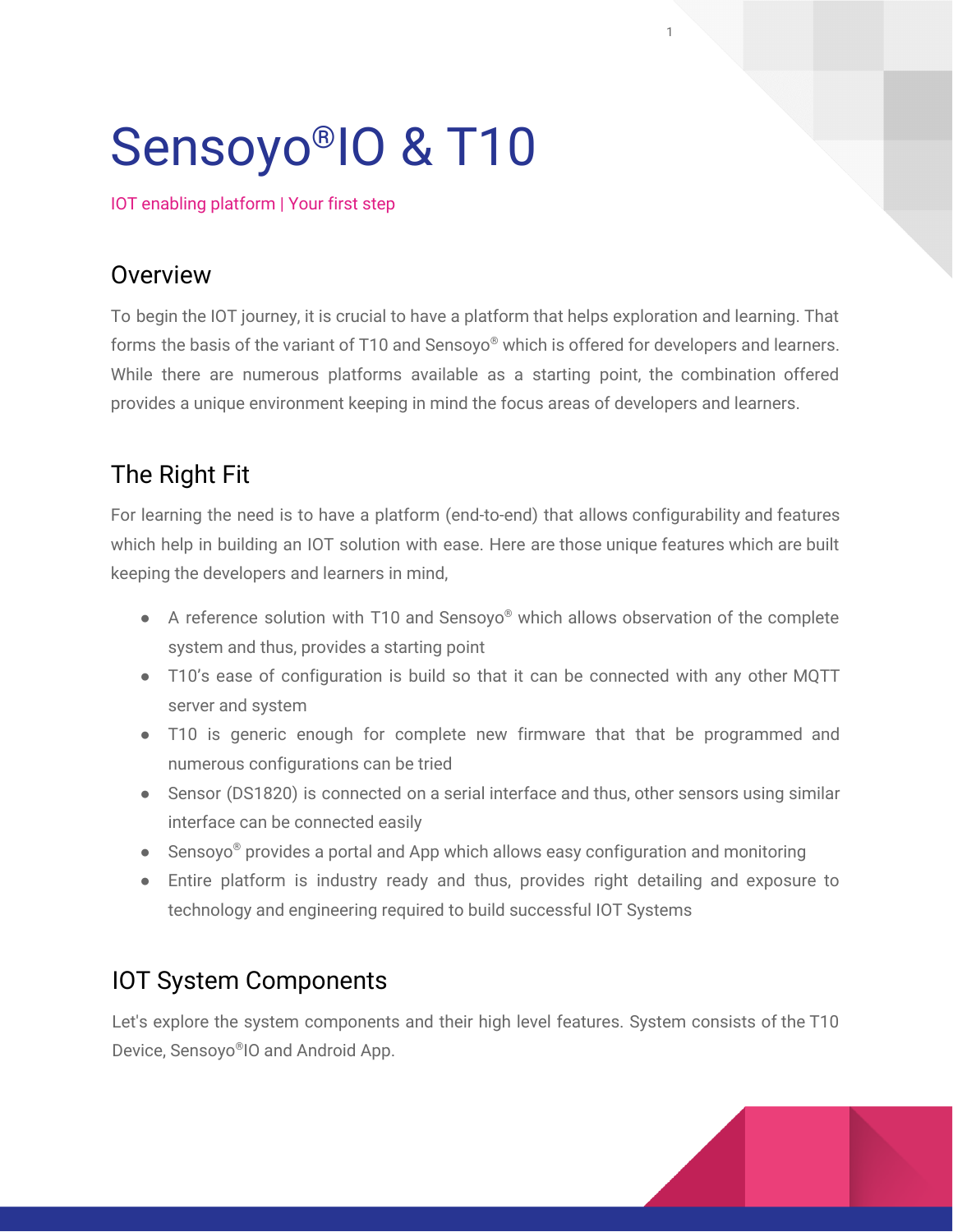#### T10 Device

T10 is a temperature indicator, monitor and an IOT device. It works on a sensor to server (s2s®) architecture. A semiconductor temperature sensor DS1820 is used to sense the temperature and the same is sent over a WiFi to an IOT server over MQTT or HTTP. Data so collected at the server side is useful for remote monitoring, analysis and control. T10 can be configured for various parameters like MQTT URL, port and topic, WiFi credentials, Interval of data collection and transmission and for FOTA

### Sensoyo® IO - your first step to IOT

Sensoyo ® is an industry grade platform build to serve various industry verticals. A profile of the same, Sensoyo®IO is offered to start building an IOT system. Sensoyo®IO is built with a data collection framework (over MQTT and HTTP), data storage in a database (MySQL), Data visualisation (Dashboard and trends) and management of devices (Add, remove device, FOTA). Platform also supports notifications (email, websockets and FCM) and Data Services API for building your own web or mobile Applications.

### Android App for Sensoyo® IO

An Android app to configure, remotely monitor and receive notifications from the system. All the configurations for T10 are possible using this App.

# The How-To's

Following is the set-up each one who buys a device will have access to the following subsystems,

- T10 device with full featured firmware
- User account to access Sensoyo<sup>®</sup>IO
- Android App from playstore with access credentials (same as that of Sensoyo®IO)

With this, it enables the user to start working on IOT for the developer or learners. These serve as the components of a typical sensor to server IOT system and thus can help develop and learn the working.

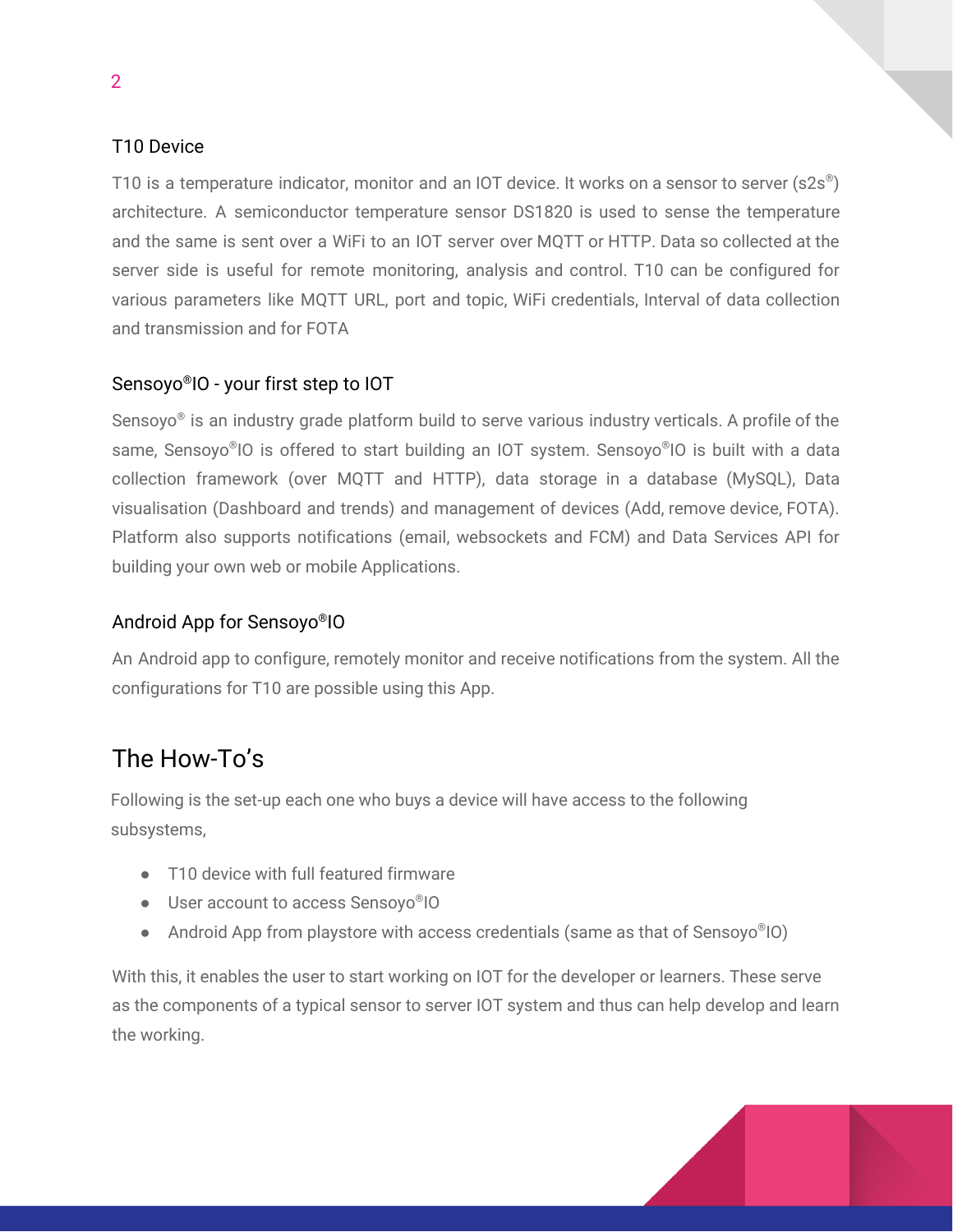Given below are the enablers,

#### 1. IOT End to End - Baseline

All the three subsystems work together out of the box and thus, provide a reference anytime a developers want to validate the working of the system or any of the components

Use the T10 to monitor the temperature of the desired environment, monitor on Portal or App and get alerts per the setting. A simple end to end working system.

#### 2. T10 with my servers

T10 can be configured with another MQTT server, port and topic, thus can send in the data to the desired server. With this a developer or learner can use the device and connect to an MQTT set-up of his/her choice and observe the system or build further features. Certain versions of T10 firmware will allow setting up of various types of JSON formats too. Some of the experiments that can be done using such a set-up are,

- Collect own data, develop a parser and use storage of ones choice
- Build a server/webapp to access such data and who it on a portal
- Build your own APIs to access the data from the server for further communication or processing or intersystem communication

In summary, a T10 with it's base firmware configured for connecting to the desired MQTT server for further development. A feature that helps a developer to focus on the other areas of the system without getting into the nitty gritties of the firmware development.

#### 3. Develop Firmware and build my own system

T10 is built with a possibility of programming your own firmware using the standard interfaces available on the board (you may need a USB to TTL programmer). Documentation is provided with T10 which provides details of addresses and interfaces which can be used to build your own firmware and flashed into the system.